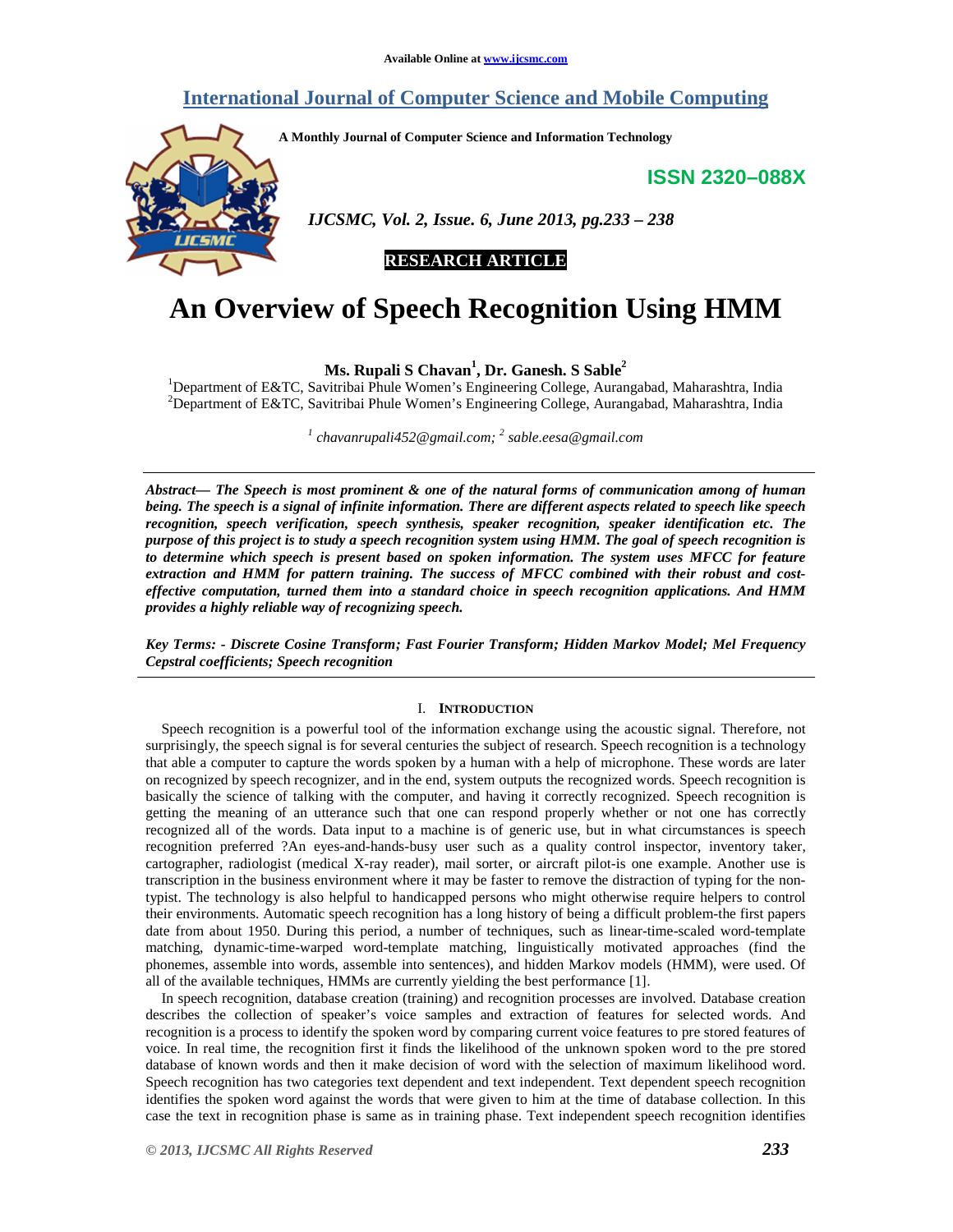the spoken word irrespective of the words. Speech recognition is also classified as speaker dependent & speaker independent. In speaker dependent type speech of the speakers is recognized only if their speech samples are taken during training. Speaker independent speech recognition identifies the spoken word irrespective of the speakers [2].

In early research Lawrence Rabiner, Biing Hwang Juang in their book "Fundamentals of speech recognition" explained the different techniques like Hidden Markov Models, DTW, LPC, VQ, and MFCC in detail. The HMM systems generally use large acoustic models composed of several thousands of parameters. Dynamic Time Warping (DTW) and Hidden Markov Model (HMM) are two well-studied non-linear sequence alignment (or, pattern matching) algorithm. The research trend transited from DTW to HMM in approximately1988-1990, since DTW is deterministic and lack of the power to model stochastic signals[3].In another research review M.A.Anusuya, S.K.Katti reported on "Speech Recognition by Machine: A Review". They presented a brief survey on Automatic Speech Recognition. They deeply explained the Automatic Speech Recognition system classification, relevant issues of ASR design, Approaches to speech recognition [2].In another research Mahdi Shaneh and Azizollah Taheri suggested the "Voice command recognition system based on MFCC and VQ algorithms". They designed a system to recognition voice commands. They used MFCC algorithm for feature extraction and VQ (vector quantization) method for reduction of amount of data to decrease computation time. In the feature matching stage Euclidean distance was applied as similarity criterion. Because of high accuracy of used algorithms, they got the high accuracy voice command system. They trained initially with one repetition for each command and once in each in testing sessions and got 15% error rate. Secondly they increased the training samples then got zero error rates [4].

In their research H.P. Combrinck and E.C. Botha reported "On The Mel-scaled Cepstrum''. They reported on superior performance of MFCC especially under adverse conditions. Also concluded that it represents a good trade-off between computational efficiency and perceptual considerations [5].

Another research was done by Ahmad A. M. Abushariah, Teddy S. Gunawan, and Othman O. Khalifa in their paper *"*English Digits Speech Recognition System Based on Hidden Markov Models". Two modules were developed, namely the isolated words speech recognition and the continuous speech recognition. Both modules were tested in both clean and noisy environments and showed a successful recognition rates. These recognition rates are relatively successful if compared to similar systems. The recognition rates of multi-speaker mode performed better than the speaker-independent mode in both environments[6].Then Ibrahim Patel and DrY.Shrinivasa Rao in their research paper "Speech recognition using Hidden Markov Model with MFCC Subband technique" concluded that with these methods quality metrics of speech recognition with respect to computational time,learning accuracy get improved[8].In another research of voice recognition using HMM with MFCC for secure ATM by Shumaila Iqbal,Tahira Mahboob and Malik Sikandar recognition accuracy was found to be 86.67% [9].

Here this paper takes an overview of speech recognition system using MFCC and HMM. The Mel Frequency Cepstral Coefficient (MFCC) method is studied here for extracting the features of speech signal. The preprocessing and feature extraction stages of a pattern recognition system serves as an interface between the real world and a classifier operating on an idealised model of reality. Then HMM is used to train these features into the HMM parameters and used to find the log likelihood of entire speech samples. In recognition this likelihood is used to recognize the spoken word.

#### II. **SPEECH RECOGNITION SYSTEM**

Speech signal primarily conveys the words or message being spoken. Area of speech recognition is concerned with determining the underlying meaning in the utterance. Success in speech recognition depends on extracting and modelling the speech dependent characteristics which can effectively distinguish one word from another. The speech recognition system may be viewed as working in a four stages as shown in Fig. 1

- i. Feature extraction
- ii. Pattern training
- iii. Pattern Matching.
- iv. Decision logic



Fig. 1 Speech Recognition System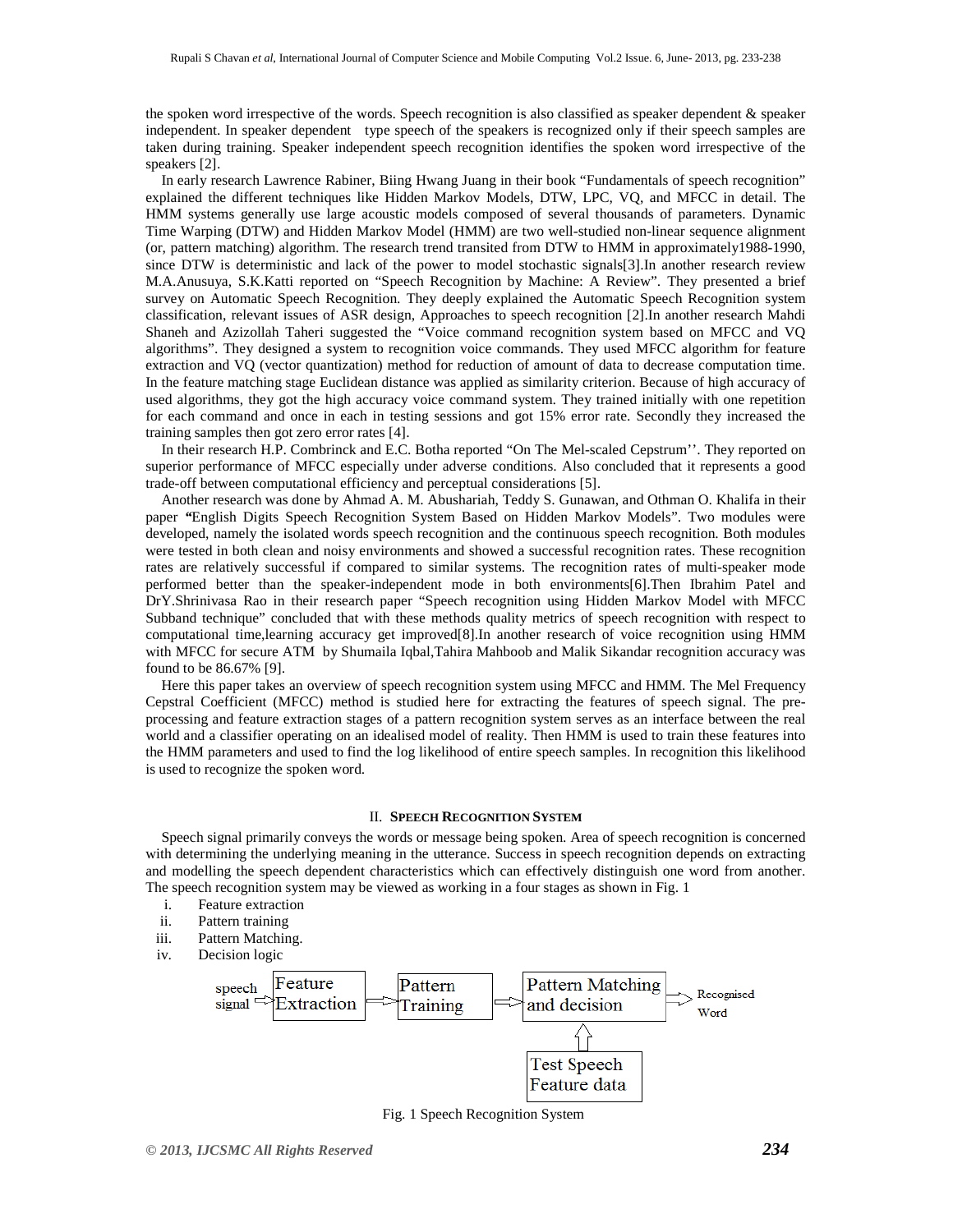The feature extraction process is implemented using Mel Frequency Cepstral Coefficients (MFCC) in which speech features are extracted for all the speech samples. Then all these features are given to pattern trainer for training and are trained by HMM to create HMM model for each word. Then viterbi decoding will be used to select the one with maximum likelihood which is nothing but recognized word.

# III. **MFCC APPROACH**

The purpose of this module is to convert the speech waveform to some type of parametric representation. MFCC is used to extract the unique features of speech samples. It represents the short term power spectrum of human speech. The MFCC technique makes use of two types of filters, namely, linearly spaced filters and logarithmically spaced filters. To capture the phonetically important characteristics of speech, signal is expressed in the Mel frequency scale. The Mel scale is mainly based on the study of observing the pitch or frequency perceived by the human. The scale is divided into the units mel. The Mel scale is normally a linear mapping below 1000 Hz and logarithmically spaced above 1000 Hz. Equation (1) is used to convert the normal frequency to the Mel scale the formula used is

$$
Mel = 2595 log10 (1+f/700)
$$
 (1)

As shown in Fig 1, MFCC consists of six computational steps. Each step has its own function and mathematical approaches as discussed briefly in the following:

*Step 1: Pre–emphasis* 

This step processes the passing of signal through a filter which emphasizes higher frequency in the band of frequencies the magnitude of some higher frequencies with respect to magnitude of other lower frequencies in order to improve the overall SNR. It increases with This process will increase the energy of signal at higher frequency. [7]

*Step 2: Framing* 

The process of segmenting the sampled speech samples into a small frames. The speech signal is divided into frames of N samples. Adjacent frames are being separated by M  $(M< N)$ . Typical values used are M = 100 and  $N= 256$ (which is equivalent to  $\sim 30$  m sec windowing)



Fig.2 Computational Steps of MFCC

#### *Step 3: Hamming windowing*

Each individual frame is windowed so as to minimize the signal discontinuities at the beginning and end of each frame. Hamming window is used as window and it integrates all the closest frequency lines. The Hamming window equation is given as: If the window is defined as

W (n),  $0 \le n \le N-1$  where

 $N =$  number of samples in each frame

 $Y[n] =$  Output signal

 $X(n) = input signal$ 

 $W(n) =$  Hamming window, then the result of windowing signal is shown below:

Y (n) = X (n) \* W (n) (2)  
W (n) =0.54-0.46 Cos (2
$$
\prod
$$
 n / N-1); 0 < n < N-1 (3)

*Step 4: Fast Fourier Transform* 

To convert each frame of N samples from time domain into frequency domain FFT is applied. *Step 5: Mel Filter Bank Processing* 

The frequencies range in FFT spectrum is very wide and voice signal does not follow the linear scale. The bank of filters according to Mel scale as shown in Fig 6 is then performed.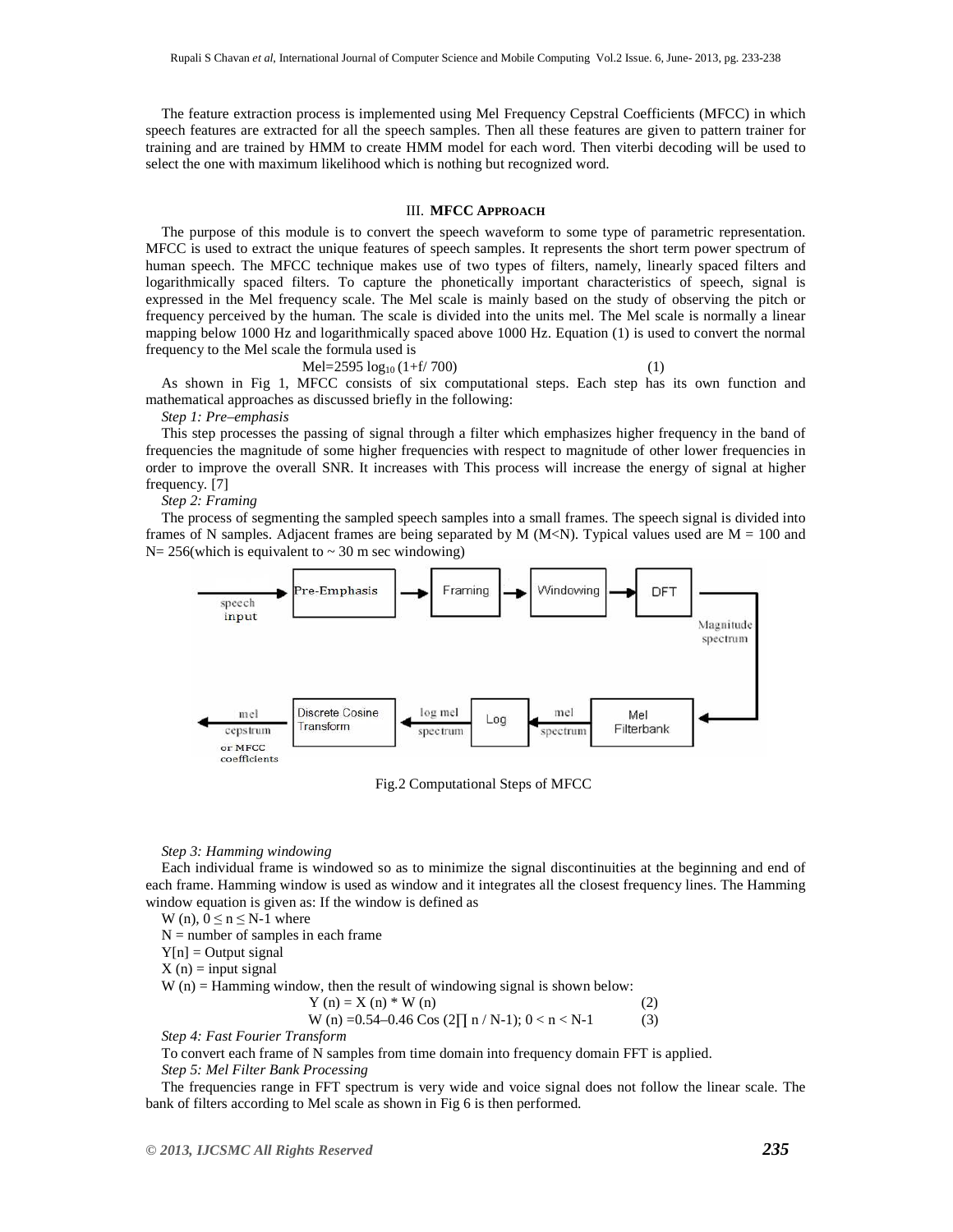

Fig. 3 Mel Filter Bank

This figure shows a set of triangular filters that are used to compute a weighted sum of filter spectral components so that the output of process approximates to a Mel scale. Each filter's magnitude frequency response is triangular in shape and equal to unity at the centre frequency and decrease linearly to zero at centre frequency of two adjacent filters. Then, each filter output is the sum of its filtered spectral components. The output is mel spectrum consists of output powers of these filters. Then its logarithm is taken and output is log mel spectrum.

#### *Step 6: Discrete Cosine Transform*

This is the process to convert the log Mel spectrum into time domain using Discrete Cosine Transform (DCT). The result of the conversion is called Mel Frequency Cepstrum Coefficients. The set of coefficient is called acoustic vectors. Therefore, each input utterance is transformed into a sequence of acoustic vector.[7][8].

# IV. **HIDDEN MARKOV MODELLING APPROACH**

A hidden Markov model (HMM) is a statistical model in which the system being modeled is assumed to be a Markov process with unknown parameters; the challenge is to determine the hidden parameters from the observable data. In a hidden Markov model, the state is not directly visible, but variables influenced by the state are visible. Each state has a probability distribution over the possible output tokens. Therefore the sequence of tokens generated by an HMM gives some information about the sequence of states. A hidden Markov model can be considered a generalization of a mixture model where the hidden variables which control the mixture component to be selected for each observation, are related through a Markov process rather than independent of each other.

HMM creates stochastic models from known utterances and compares the probability that the unknown utterance was generated by each model. This uses theory from statistics in order to (sort of) arrange our feature vectors into a Markov matrix (chains) that stores probabilities of state transitions. That is, if each of our code words were to represent some state, the HMM would follow the sequence of state changes and build a model that includes the probabilities of each state progressing to another state.

 HMMs are more popular because they can be trained automatically and are simple and computationally feasible to use HMM considers the speech signal as quasi- static for short durations and models these frames for recognition. It breaks the feature vector of the signal into a number of states and finds the probability of a signal to transit from one state to another. HMMs are simple networks that can generate speech (sequences of cepstral vectors) using a number of states for each model and modeling the short-term spectra associated with each state with, usually, mixtures of multivariate Gaussian distributions (the state output distributions). The parameters of the model are the state transition probabilities and the means, variances and mixture weights that characterize the state output distributions [10]. This uses theory from statistics in order to (sort of) arrange our feature vectors into a Markov matrix (chains) that stores probabilities of state transitions. That is, if each of our code words were to represent some state, the HMM would follow the sequence of state changes and build a model that includes the probabilities of each state progressing to another state.

HMM can be characterized by following when its observations are discrete:

i. N is number of states in given model, these states are hidden in model.

- ii. M is the number of distinct observation symbols correspond to the physical output of the certain model.
- iii. A is a state transition probability distribution defined by NxN matrix as shown in equation (4).

$$
A = \{a_{ij}\}\
$$
  
\n
$$
a_{ij} = p\{q_{t+1} = j/q_t = i\}, \ 1 \le i, \ j \le N_n
$$
  
\n
$$
\sum a_{ij} = 1, \ 1 \le i, \ j \le N_n
$$
  
\n(4)

Where q<sub>t</sub> occupies the current state. Transition probabilities should meet the stochastic limitations B is observational symbol probability distribution matrix (3) defined by NxM matrix equation comprises

$$
b_j(k) = p\{o_i = v_k|q_i = j\}, 1 < j < N, 1 < k < N
$$
\n
$$
\sum b_j(k) = 1, 1 < k < N
$$
\n(6)\n(7)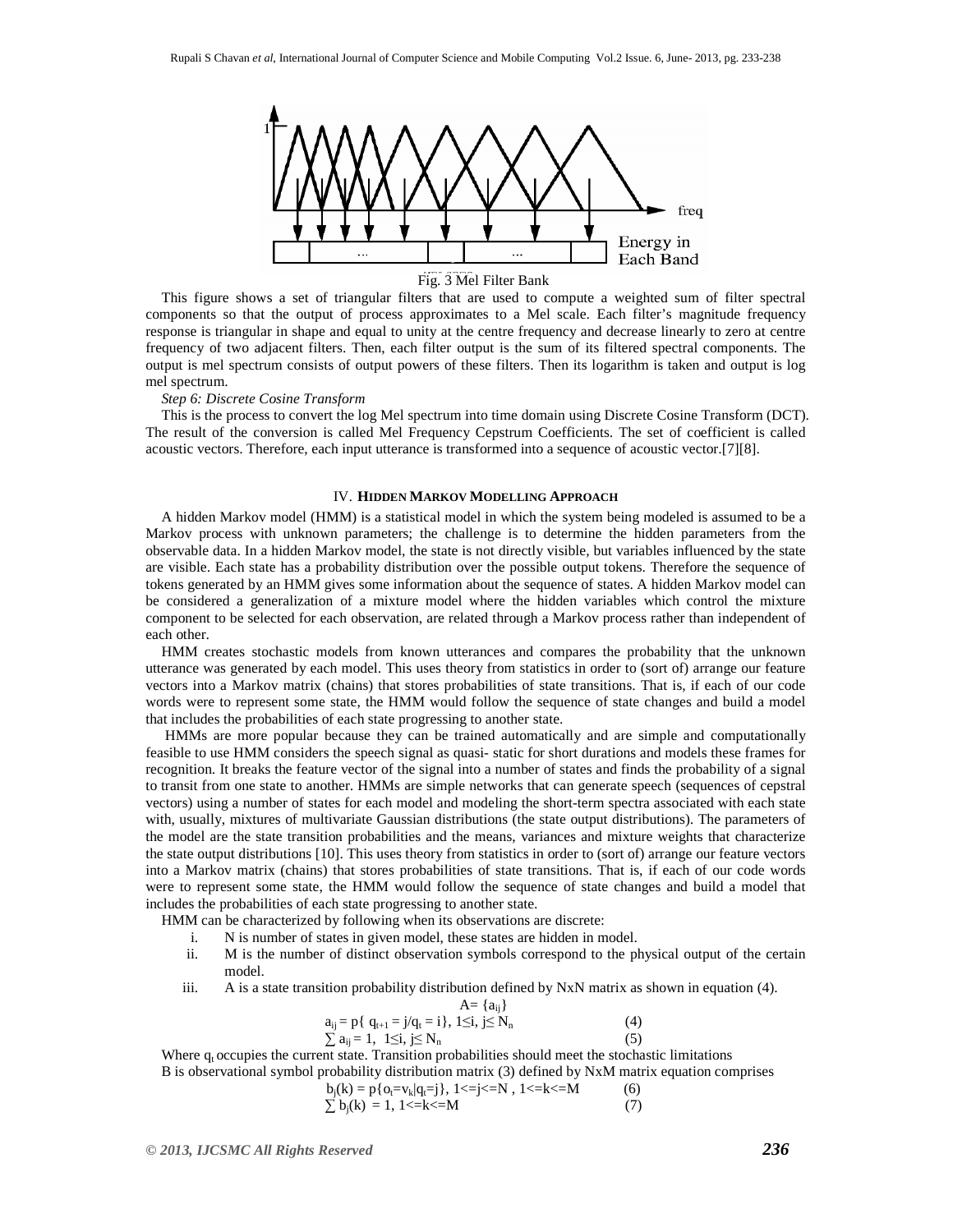Where  $V_k$  represents the  $K^{th}$  observation symbol in the alphabet, and O<sub>t</sub> the current parameter vector. It must follow the stochastic limitations

 $\Pi$  is an initial state distribution matrix (4) defined by Nx1.

$$
\pi\!\!=\,\{\pi_{\!\scriptscriptstyle 1}\}
$$

$$
\pi_i = p\{q_1 = i\}, \quad 1 \le i \le N
$$
\n(8)

By defining the N, M, A, B, and  $\pi$ , HMM can give the observation sequence for entire model as  $\lambda = (A, B, \pi)$ which specify the complete parameter set of model [11].

# V. **FORWARD BACKWARD ALGORITHM**

The forward backward estimation algorithm is used to train its parameters and to find log likelihood of voice sample. It is used to estimate the unidentified parameters of HMM. It is used to compute the maximum likelihoods and posterior mode estimate for the parameters for HMM in training process. Here we want to find P(O| $\lambda$ ), given the observation sequence O = O1, O2, O3,  $\cdots$ , OT.

*Forward Algorithm* 

The forward variable  $\alpha(i)$  is defined as  $\alpha(i) = P(\alpha1, \alpha2, \ldots, \alpha_i, \alpha_i) = i|\lambda|$  i.e. the probability of the partial observation sequence (until time t) and state i at time t, given the model λ. αt(i) is inductively computed by following steps:

| Initialization:<br>$\bullet$                                                                                              |      |  |
|---------------------------------------------------------------------------------------------------------------------------|------|--|
| $\alpha$ 1(t) = $\pi$ i Bi (o1), 1 $\leq t \leq N$                                                                        | (9)  |  |
| Induction:                                                                                                                |      |  |
| $\alpha_{k+1} (j) = [\sum \alpha_k (i) a_{ij}] b_j (o_{k+1})$ $(1 \leq t \leq T-1)$                                       | (10) |  |
| Termination:<br>$\bullet$                                                                                                 |      |  |
| $P(O \lambda) = \sum \alpha t(i)$                                                                                         | (11) |  |
| Finally the required $P(O \lambda)$ is sum of the terminal forward variables $\alpha T$ (i), this is true because         |      |  |
| $\alpha T$ (i) = P(O1,O2, $\cdots$ ,OT, $qT = Si \lambda$ )                                                               | (12) |  |
| Si is the state at time t. There are N possible states Si $(1 \le i \le N)$ , at time t.                                  |      |  |
| <b>Backward Algorithm</b>                                                                                                 |      |  |
| The heckward variable $R(f)$ is defined as $R(f) = D(\alpha+1, \alpha+2) = \alpha T \alpha T - i(1)$ i.e. the probability |      |  |

The backward variable  $\beta t(i)$  is defined as  $\beta t(i) = P(\text{ot}+1,\text{ot}+2,\ldots,\text{or} T, T = i|\lambda)$  i.e. the probability of the partial observation sequence from t+1 to the end, given the state i at time t and the model  $λ$ . βt(i) is inductively solved as follows:

| • Initialization:                                                                                      |      |  |
|--------------------------------------------------------------------------------------------------------|------|--|
| $\beta t$ (i) = 1,1 $\le i \le N$                                                                      | (13) |  |
| Induction:<br>$\bullet$                                                                                |      |  |
| $\beta t$ (i)= $\Sigma$ aij bj bj (Ot+1) $\beta t$ +1(j) where $t = T - 1, T - 21, 1 \le i \le N$ (14) |      |  |
| Combining Forward and Backward variables, we get:                                                      |      |  |
| $P(O \lambda) = \Sigma \alpha t$ (i) $\beta t$ (i) $, 1 \le t \le T$                                   | (15) |  |

#### VI.**K-MEANS ALGORITHM**

Segmental k mean algorithm is used to generate the code book of entire features of voice sample. It is used for clustering the observations into the k partitions. K-mean algorithm is used to first partition the input vector into k initial sets by random selection or by using heuristic data. It defines two steps to precede k-mean algorithm. Each observation is assigned to the cluster with the closest mean. And then calculate the new means to be centroids of observation in each cluster by associating each observation with the closest centroids it construct the new partition , the centroids are recalculated for new cluster until it convergence or observations are no longer remains to clustering . It converges extremely fast in practice and return the best clustering found by executing several iterations. [9]

Given a set of observations  $(\mathbf{x}_1, \mathbf{x}_2, ..., \mathbf{x}_n)$ , where each observation is a *d*-dimensional real vector, *k*-means clustering aims to partition the *n* observations into *k* sets  $(k \le n)$  **S** = {*S*1, *S*2, ..., *Sk*} so as to minimize withincluster sum of squares (WCSS):

$$
\argmin_{\mathbf{S}} \sum_{i=1}^{k} \sum_{\mathbf{x}_{j} \in S_{i}} \left\| \mathbf{x}_{j} - \boldsymbol{\mu}_{i} \right\|^{2}
$$

Where *µi is* the mean of points in *Si*

# VII. **VITERBI ALGORITHM**

Using the final re-estimated A, B and  $\pi$ ; the value of log likelihood HMM is calculated with respect to all the word models available with the recognition engine by using Viterbi algorithm. The Viterbi algorithm takes